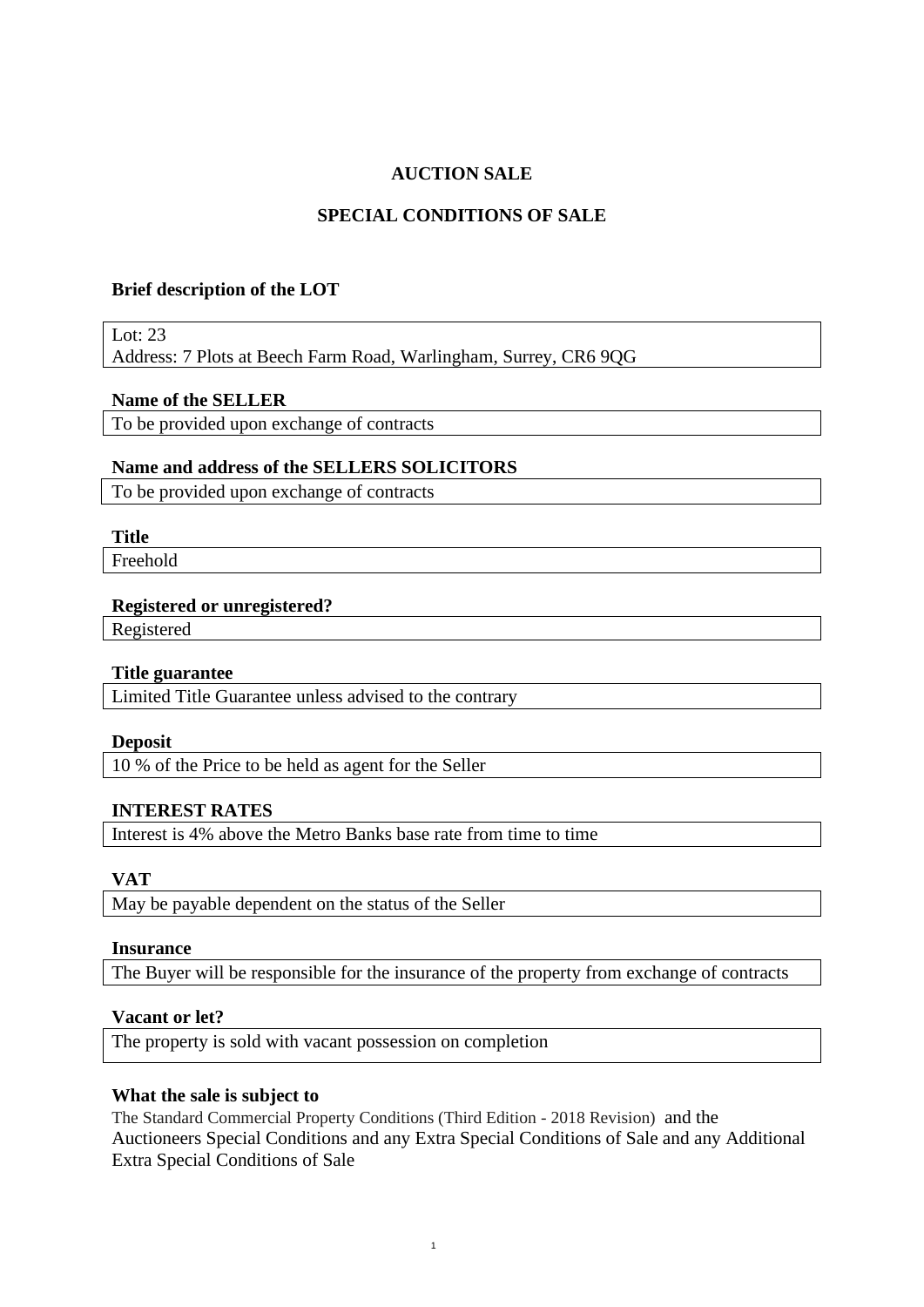## **EXTRA SPECIAL CONDITIONS OF SALE**

1. This Agreement incorporates the Standard Commercial Property Conditions (Third Edition - 2018 Revision)**.** Where there is a conflict between those Conditions and this Agreement, this Agreement prevails. This agreement also incorporates the Buyer Terms of NALC Auctions (Terms and Conditions for Bidding and Buying at Auctions which can be viewed on the [www.nalcauctions.com](http://www.nalcauctions.com/) website. Words denoting one gender shall include the other, the singular shall include the plural and vice versa persons shall include corporations.

- 2. Completion shall take place 20 working days after the date of exchange of contracts.
- 3.The Seller will sell the Property free from encumbrances other than:

3.1 any matters, contained or referred to in any entries or records made in registers maintained by HM Land Registry.

3.2 any matters, discoverable by inspection of the Property before the date of this Contract.

3.3 any matters, which the Seller does not and could not reasonably know about;

3.4 any matters, other than any financial charges disclosed or which would have been disclosed by the searches and enquiries which a prudent buyer would have made before entering into this contract;

3.5 public requirements;

3.6 any matters which are, or (where the Property is not registered) would be unregistered interests which override the first registration under schedule 1 to the Land Registration Act 2002 and unregistered interests which override registered dispositions under Schedule 3 to the Land Registration Act 2002.

3.7 any matters, referred to in the disclosed bundle (which for the avoidance of doubt includes matters referred to in the Transfer Deed annexed in this contract.

4. If the Seller's Conveyancer is not in possession of a duly signed Transfer from the Seller on the agreed Completion Date and the Buyer's Conveyancer has failed to provide an acceptable draft to the Seller's Conveyancer at least 3 working days prior to the agreed Completion Date then the Buyer shall not be entitled to delay completion as a result and the Buyer shall accept the Seller's Conveyancer's undertaking (i) to use reasonable endeavors to procure a signed Transfer from the Seller without unreasonable delay once the Buyer's Conveyancer has provided a satisfactory draft and (ii) to forward the signed Transfer to the Buyer's Conveyancer without unreasonable delay once the Seller's Conveyancer has received it from the Seller.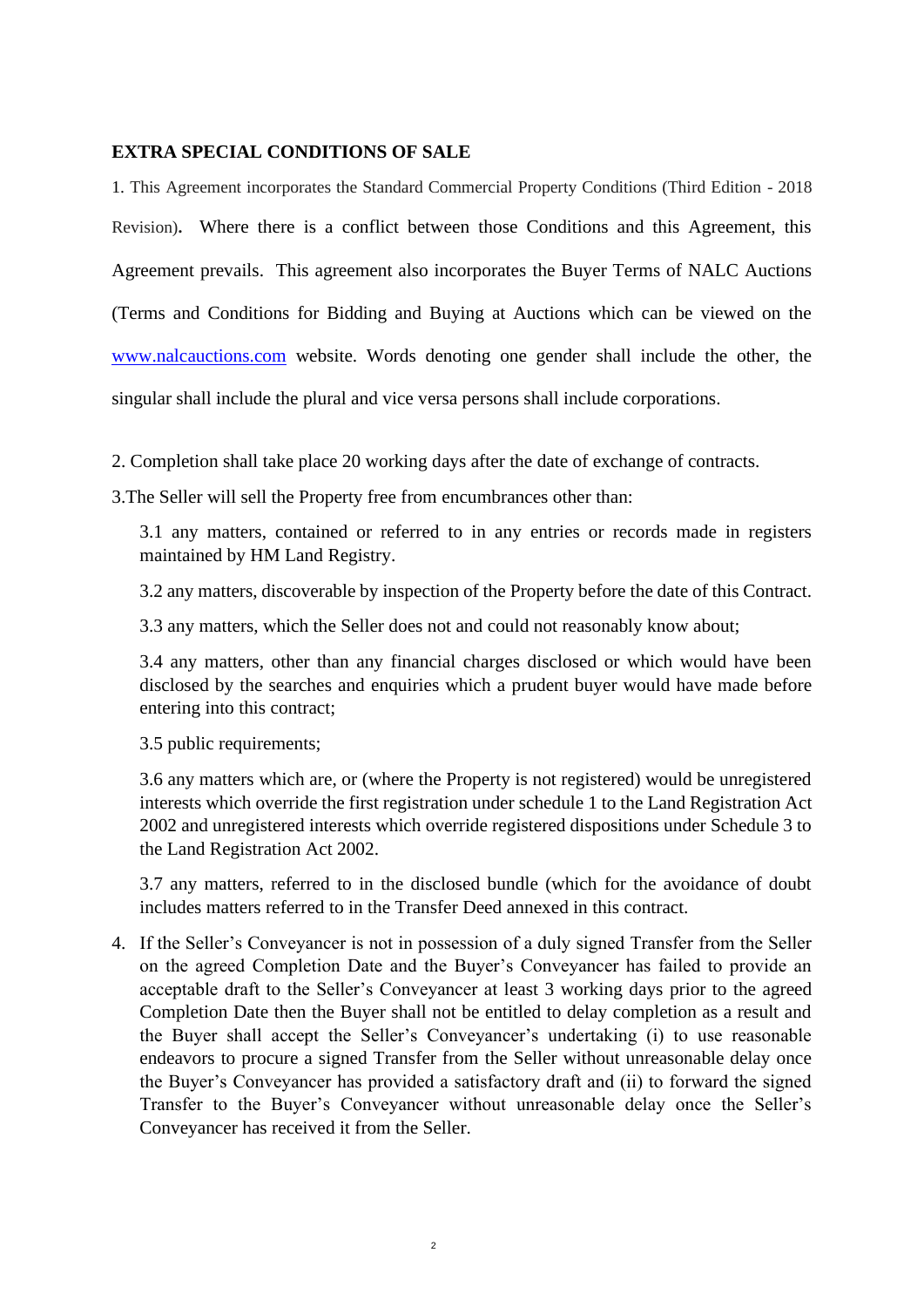- 5. The tenure of the Property is freehold and title to the land is registered under the title number SY794743. The title has been deduced to the Buyer's solicitors by production of the documents contained within the legal pack. The original documents have been lost and the property will be sold with the re-constituted unregistered title supported by the indemnity policy and statements of truth contained in the legal pack and the buyer shall not raise any requisitions or enquiries relating to the title as deduced prior to the auction in the legal pack.
- 6. A deposit of 10% of the purchase price shall be payable by the Buyer immediately after the exchange of contracts to the auctioneers as agents for the Seller.
- 7. With effect from exchange of this Contract, the Property is solely at the Buyer's risk. No damage to or destruction of the Property nor any deterioration in its condition, however caused, will entitle the Buyer either to any reduction of the Purchase Price or to refuse to complete or to delay completion.
- 8. Save that for the purposes of Section  $6(2)(a)$  of the Law of Property (Miscellaneous Provisions) Act 1994 all matters recorded in the registers open to public inspection are to be considered within the actual knowledge of the Buyer.
- 9. The Seller shall not be obliged to transfer the Property in whole or in part (whether directed by the Buyer or in any other manner) to anyone other than the Buyer or at a price greater than the purchase price. The Buyer shall not be entitled to assign or transfer the benefit of this Agreement or to sub-sell or declare trust of the Property or otherwise deal with the same prior to completion of the sale and purchase.
- 10. The rate of interest shall be 4% over Metro Bank Plc base rate from time to time.
- 11. On completion the Buyer will reimburse to the Seller (as a condition of completion) for the cost of any searches, supplied to the buyer, in addition the Buyer will pay the Seller an additional sum of two thousand pounds in legal costs. Plus, preparation of legal pack cost of five hundred pounds plus VAT and the seller's premium in the sum of three thousand pounds, which is payable upon completion.

The Seller is not obliged to provide the Buyer with an invoice or receipt in respect of these payments.

- 12. In the event of the Seller serving Notice to Complete the Buyer shall as a condition of completion pay the Sellers solicitors costs of six hundred and fifty pounds plus VAT in relation to the service of notice and any work resulting from the Buyer's default. The time for completion referred to in Condition 6.8.2 of the Standard Conditions of Sale (fifth edition) shall be amended to five working days.
- 13. Where any reference is made as to the postcode of the property being sold, then the Seller gives no warranty that the postcode is correct, and the Buyer must rely entirely on its only enquiries.
- 14. The Buyer confirms that it has been afforded opportunity to satisfy itself as to any notices served in relation to the property being sold by making appropriate enquiries of all the relevant persons in this regard and the Buyers purchases with full knowledge of all such matters (if any) and shall raise no objection nor demand any contribution from the Seller in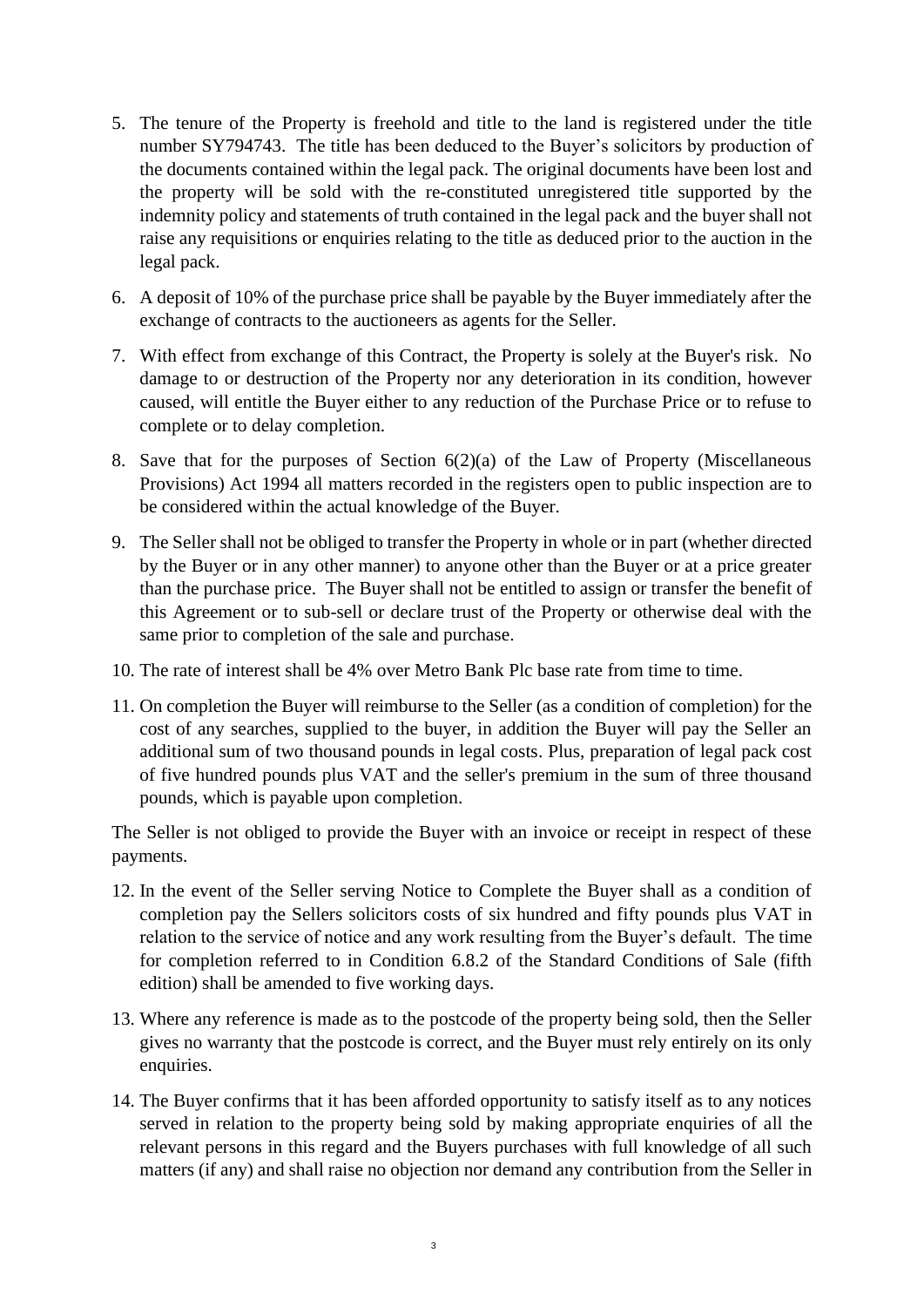relation thereto. The Buyer further confirms that it has satisfied itself on all matters relating to planning and building regulation matters having made appropriate enquiries of all relevant persons and authorities in this regard and the Buyer purchases with full knowledge of all such matters (if any) and shall raise no objection nor demand any contribution from the Seller in relation thereto. The Buyer also confirms that it has satisfied itself as to any breaches of the registered lease that may be current or historic and the Buyer purchases with full knowledge of such matters (if any) and shall raise no objection nor demand any contribution from the Seller in relation thereto.

- 15. The Buyer confirms that the Buyer has had the opportunity to inspect (i) the registered title to the LOT including the title plan the registered lease and the restrictive covenants affecting the LOT (if any) and (ii) the property physically constituting the LOT and the Buyer purchases on the basis that it is deemed to have done so in each case and the Buyer cannot refuse to purchase the property on the grounds that they were unable to enter the Property to inspect or take a valuation of the Property prior to completion. In the event of any adverse issues arising from the aforementioned items or without prejudice to the generality thereof any discrepancy between the physical layout or extent of the LOT and such layout or extent as shown in the registered title and/or the registered lease or any alterations having been undertaken to the LOT at any time whether with or without the consent of the landlord the Buyer acknowledges that the Buyer is deemed to purchase with full knowledge of all matters (if any) and the Buyer shall raise no enquiry requisition or objection thereon or thereto nor shall demand any contribution from the Seller in relation thereto. The Buyer shall raise no objection or requisition in respect of the size of any room regardless as to whether the room meets the minimum size requirement required by planning rules or any other law or statutory requirement.
- 16. The Buyer will be deemed to have established and to have satisfied himself in all respects as to the past and present permitted use of the property and each and every part thereof and all other relevant information on planning and related matters and shall be deemed to purchase with full knowledge thereof and shall raise no objection or requisition with regard thereto. Any indemnity policy shall be obtained by and at the cost of the Buyer
- 17. The Property is sold in its actual condition and state of repair and the Buyer shall be deemed to have surveyed and inspected the same and shall purchase the same with full knowledge of its actual condition and state of repair.
- 18. The Buyer hereby acknowledges that there are and have been no representations on the faith of which the buyer is entering into this agreement made by or on behalf of the seller other than such (if any) as are indicated in the representations contained in the written answers made by the sellers' solicitors to enquiries raised by the buyers solicitors prior to the date hereof.
- 19. It is expressly agreed and acknowledged by the parties hereto that all items belonging to third parties on or about the Property are excluded from this sale.
- 20. All communications and notices under this Contract can be made by email and are considered served at the time the email is sent notwithstanding the fact that the receiving party/parties' solicitor may not acknowledge the email.

4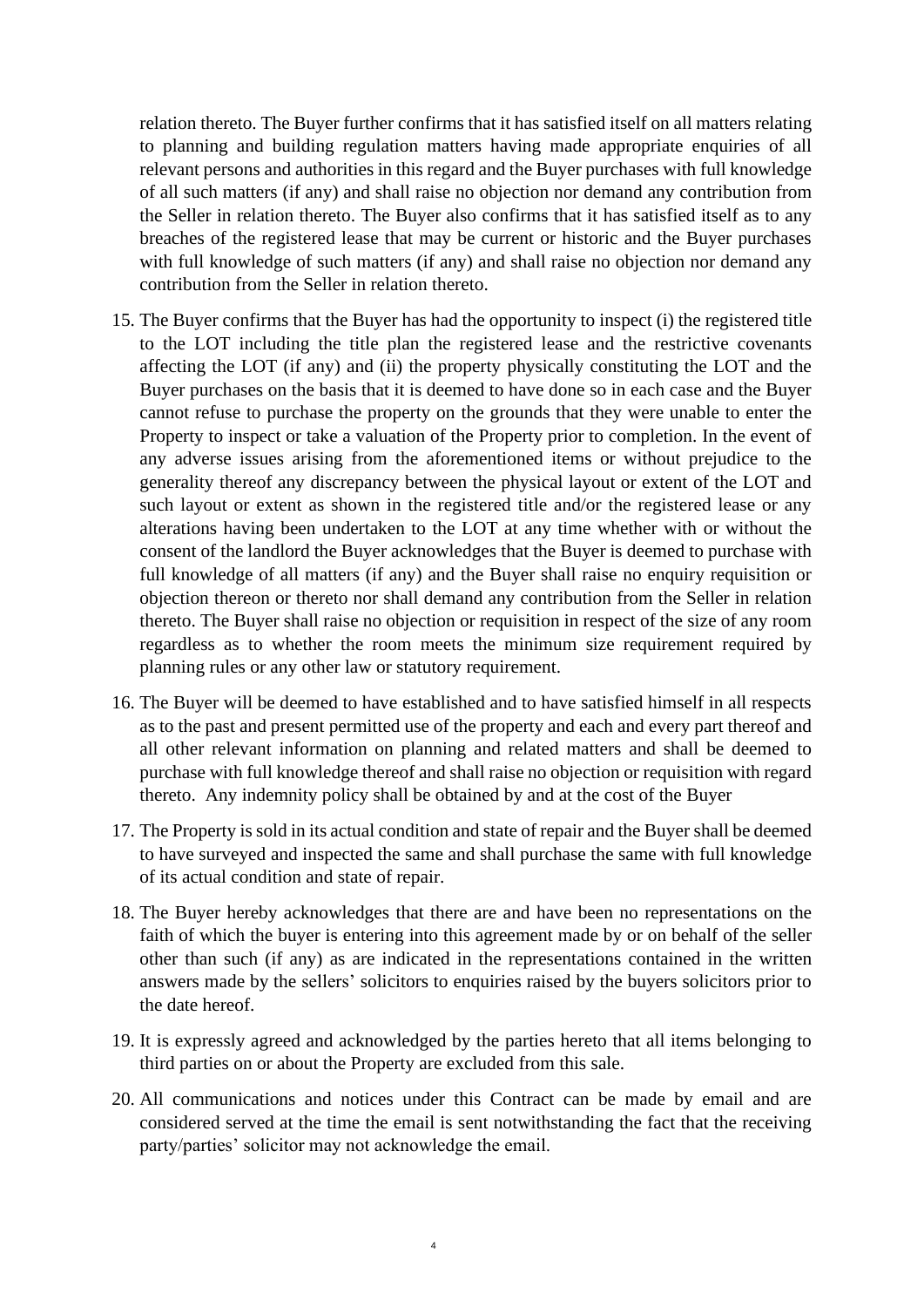- 21. The Buyer shall raise no requisition of the Seller due to unavailability or loss of any keys or deeds relating to the property being sold.
- 22. The Buyer hereby acknowledges that this agreement shall form the entire agreement between the Seller and the Buyer to the exclusion of any antecedent statements or representations whether oral or written or implied or contained in any advertisement particulars or other matters issued or any correspondence entered into by the seller or his agents and the buyer hereby acknowledges that he has not entered into this agreement in reliance upon any such statement or representation other than those which may have been given by the sellers solicitors in any written reply to any enquiry by the buyers solicitors.
- 23. In the event that the Buyer fails to comply with a notice to complete the seller may, without affecting any other remedy the seller has:
	- 23.1 terminate the contract
	- 23.2 claim the deposit and any interest on it if held by a stakeholder
	- 23.3 forfeit the deposit and any interest on it
	- 23.4 resell the LOT
	- 23.5 claim damages from the buyer.
- 24. All apportionments of service charges and rent arrears will be collected on completion from the Buyer

# **Additional Extra Special Conditions**

- 1. The Buyers is aware that the Seller may not be the registered proprietor of the property and shall not delay or refuse to complete as a result of the Seller not being the registered proprietor of the property on the Completion Date and the Buyer shall not be entitled to raise any objection, enquiry or requisitions in respect of the same.
- 2. The Buyers acknowledges that:
	- (a) The Buyer buys the Lot with full knowledge of the state and condition of the Lot (whether or not he has inspected the Lot or caused it to be inspected on its behalf) and takes the Lot as it stands at Completion
	- (b) The Buyer enters into the Contract solely on the basis of his own inspection, survey, searches, enquiries and professional advice and not in reliance upon any representation or warranty (whether written or oral, express or implied) made by or on behalf of the Seller or any person, firm or company acting on their behalf concerning the Lot.
	- (c) All representations, warranties, covenants, and conditions whether express or implied statutory or otherwise in respect of the Lot are expressly excluded including without limitation, warranties, description, permitted use and possible development thereof.
	- (d) The exclusions of liability and the acknowledgments and waivers in these Special Conditions shall continue notwithstanding Completion.